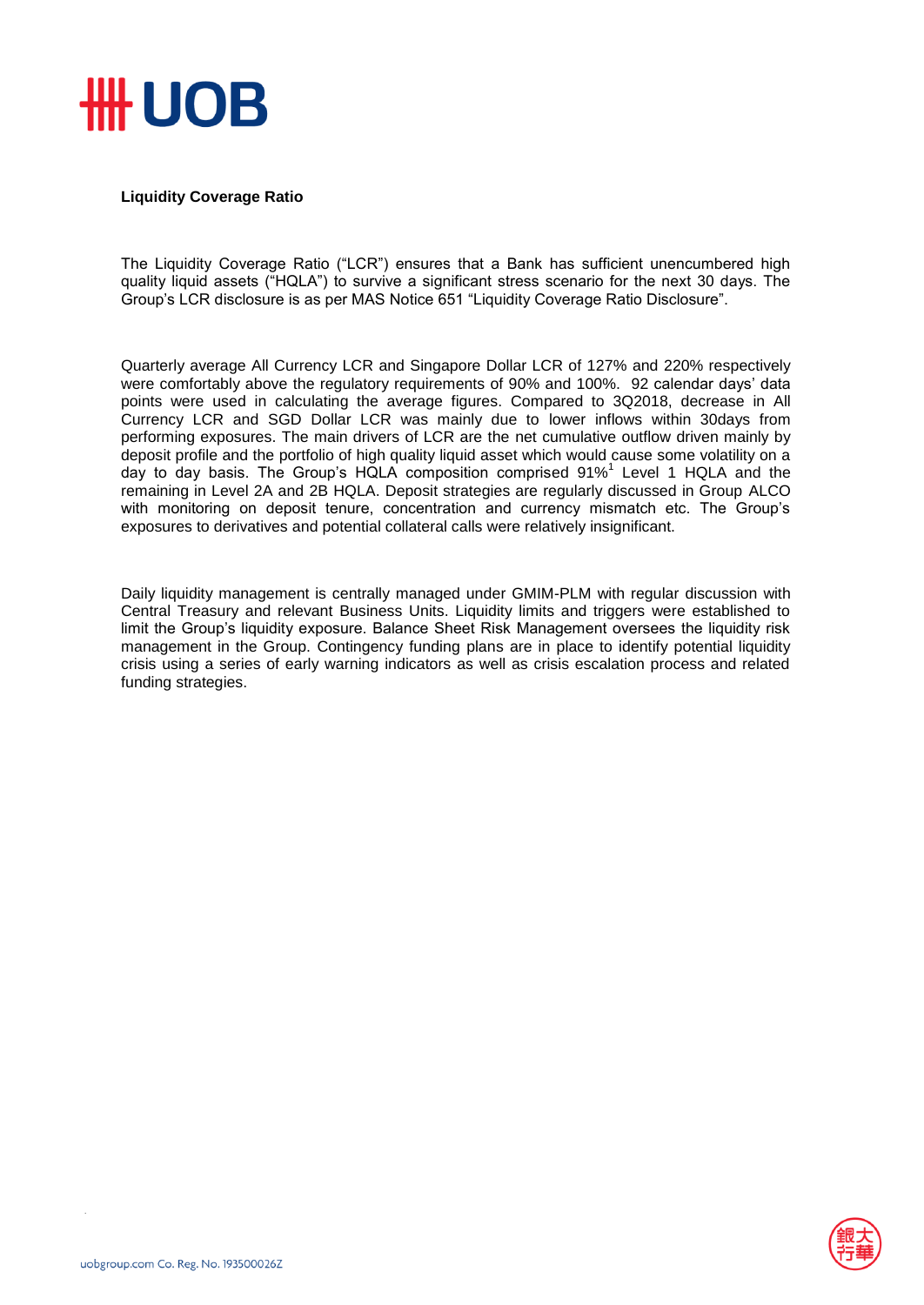

## **GROUP ALL CURRENCY LCR for 4Q2018**

|                 | (In SGD'm)                                                                                 | <b>Total Unweighted Value</b><br>Average | <b>Total Weighted Value</b><br>Average |  |  |
|-----------------|--------------------------------------------------------------------------------------------|------------------------------------------|----------------------------------------|--|--|
|                 | <b>HIGH-QUALITY LIQUID ASSETS</b>                                                          |                                          |                                        |  |  |
| $\vert$ 1       | Total high-quality liquid assests (HQLA)                                                   |                                          | 49,847                                 |  |  |
|                 | <b>CASH OUTFLOWS</b>                                                                       |                                          |                                        |  |  |
| $\overline{2}$  | Retail deposits and deposits from small business<br>customers, of which:                   | 112,948                                  | 9,925                                  |  |  |
| 3               | Stable deposits                                                                            | 22,424                                   | 1,121                                  |  |  |
| 4               | Less stable deposits                                                                       | 90,524                                   | 8,803                                  |  |  |
| $5\overline{5}$ | Unsecured wholesale funding, of which:                                                     | 107,239                                  | 57,335                                 |  |  |
| 6               | Operational deposits (all counterparties) and deposits in<br>networks of cooperative banks | 15,960                                   | 3,781                                  |  |  |
| 7               | Non-operational deposits (all counterparties)                                              | 87,750                                   | 50,025                                 |  |  |
| 8               | Unsecured debt                                                                             | 3,530                                    | 3,530                                  |  |  |
| $\overline{9}$  | Secured wholesale funding                                                                  |                                          | 198                                    |  |  |
| 10              | Additional requirements, of which:                                                         | 34,260                                   | 7,747                                  |  |  |
| 11              | Outflows related to derivative exposures and other<br>collateral requirements              | 3,754                                    | 3,082                                  |  |  |
| 12              | Outflows related to loss of funding on debt products                                       |                                          |                                        |  |  |
| 13              | Credit and liquidity facilities                                                            | 30,506                                   | 4,665                                  |  |  |
| 14              | Other contractual funding obligations                                                      | 4,197                                    | 4,197                                  |  |  |
| 15              | Other contingent funding obligations                                                       | 15,157                                   | 715                                    |  |  |
| 16              | <b>TOTAL CASH OUTFLOWS</b>                                                                 |                                          | 80,118                                 |  |  |
|                 | <b>CASH INFLOWS</b>                                                                        |                                          |                                        |  |  |
| 17              | Secured lending (eg reverse repos)                                                         | 9,416                                    | 3,845                                  |  |  |
| 18              | Inflows from fully performing exposures                                                    | 48,064                                   | 32,704                                 |  |  |
| 19              | Other cash inflows                                                                         | 5,303                                    | 4,460                                  |  |  |
| 20              | <b>TOTAL CASH INFLOWS</b>                                                                  | 62,783                                   | 41,009                                 |  |  |

|    |                                     | <b>Total Adjusted Value</b> |
|----|-------------------------------------|-----------------------------|
| 21 | <b>ITOTAL HQLA</b>                  | 49.847                      |
| 22 | <b>TOTAL NET CASH OUTFLOWS</b>      | 39,109                      |
| 23 | <b>LIQUIDITY COVERAGE RATIO (%)</b> | 127                         |